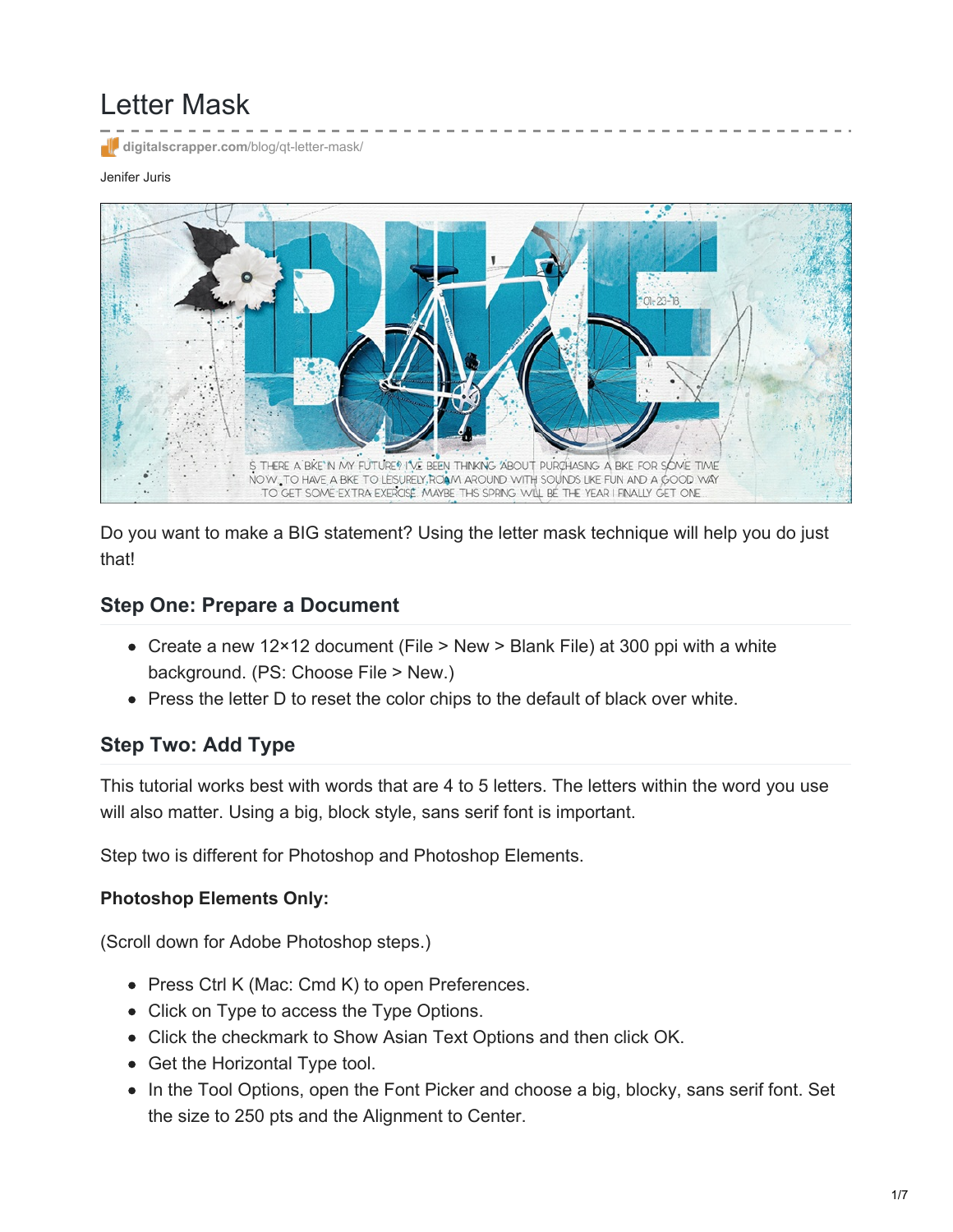Note: The font I'm using is Arial Black Regular. Other good font choices are Helvetica Neue Condensed Black or Impact.

- On the document, click once in the middle of the document and type a word in**all capital letters**. I'm using the word BIKE.
- Click the checkmark to commit.



• In the Horizontal Type tool options, open the Asian Text drop-down menu, open the Tsume drop down menu, and choose 90%.

The letters of your word should be much closer together.

NOTE: The Tsume percentages will not effect all fonts. If it does not effect the font you are using, try using a different one.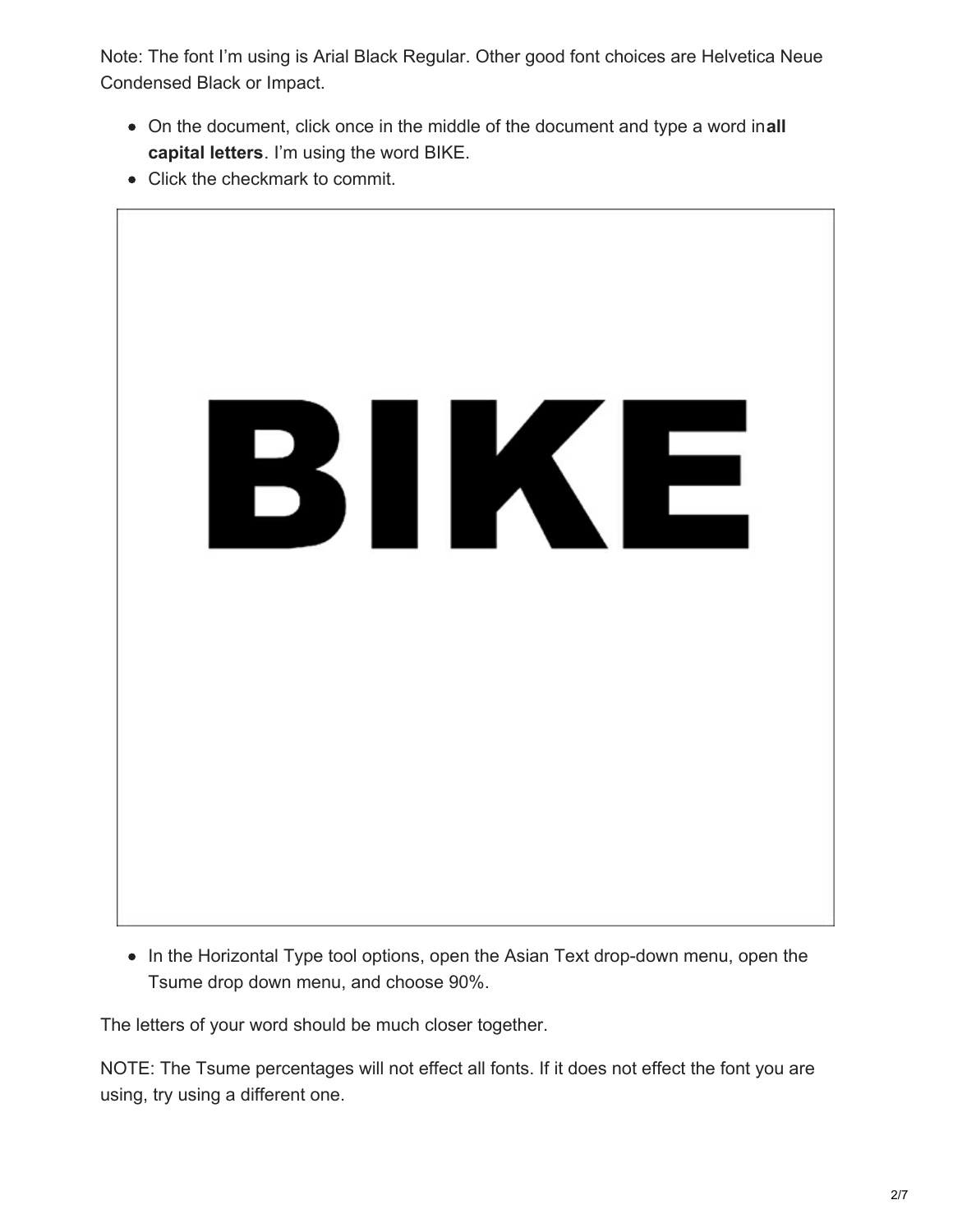

- Press Ctrl T (Mac: Cmd T) to get the Transform options.
- In the Tool Options, uncheck Constrain Proportions.
- In the Tool Options, change the Height to 150%.
- Click the checkmark to commit the changes.

At this point, if you prefer to not see the Asian Text options in your Type tool options, go back to Preferences and uncheck Show Asian Text Options.



Step two is different for Photoshop and Photoshop Elements.

## **Adobe Photoshop Only:**

(Scroll up for Photoshop Elements steps.)

- Get the Horizontal Type tool.
- In the Tool Options, open the Font Picker and choose a big, blocky, sans serif font. Set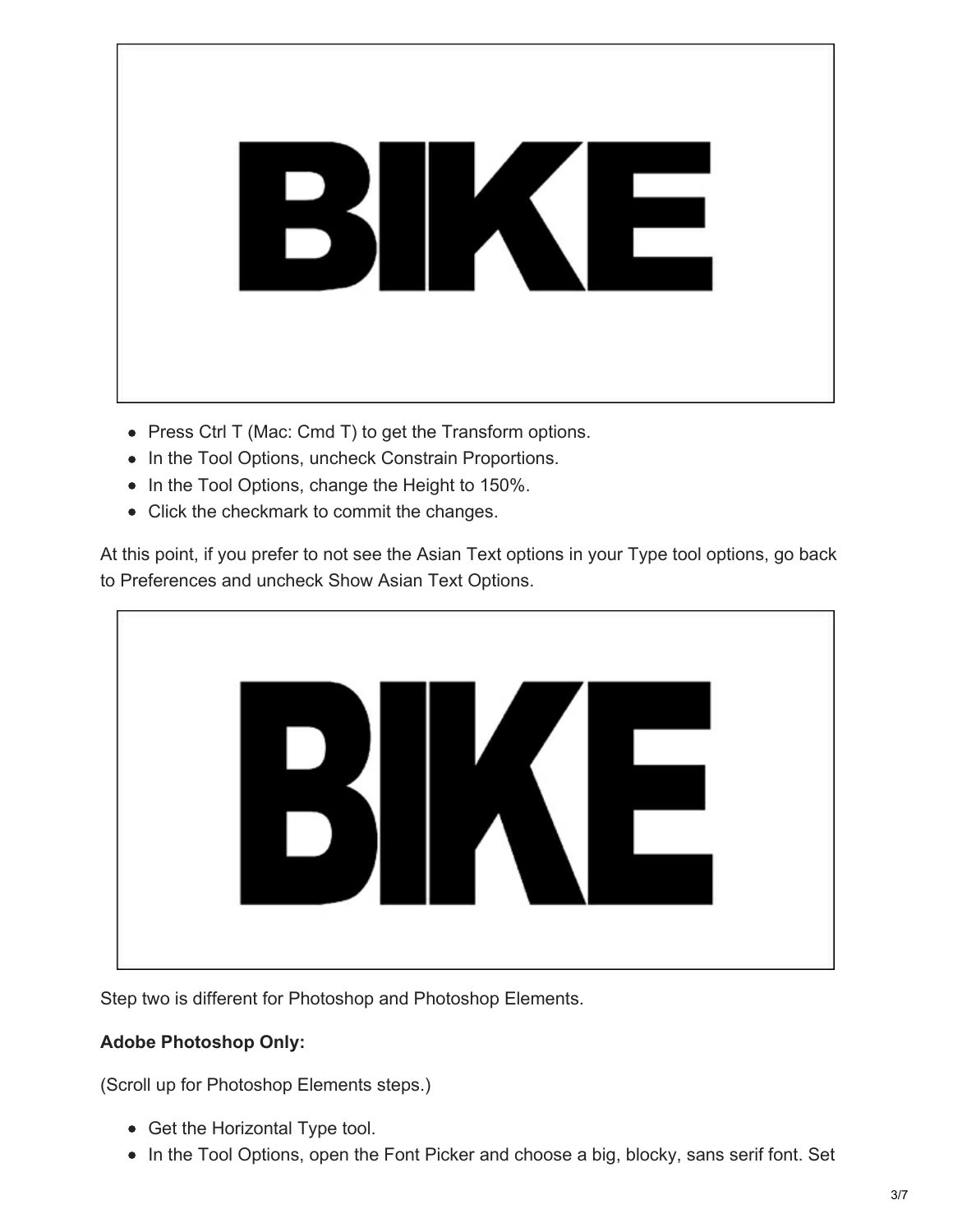the size to 250 pts and choose Center Alignment.

Note: The font I'm using is Arial Black Regular. Other good font choices are Helvetica Neue Condensed Black or Impact.

- On the document, click once in the middle of the document and type a word in all capital letters. I'm using the word BIKE.
- Click the checkmark to commit.



- In the Tool Options, click on the Character panel icon.
- In the Character panel, set the Tracking to -140 and the Vertical Scale to 150%.

Note: If you use a different font, you may have to adjust the size and tracking of the font accordingly.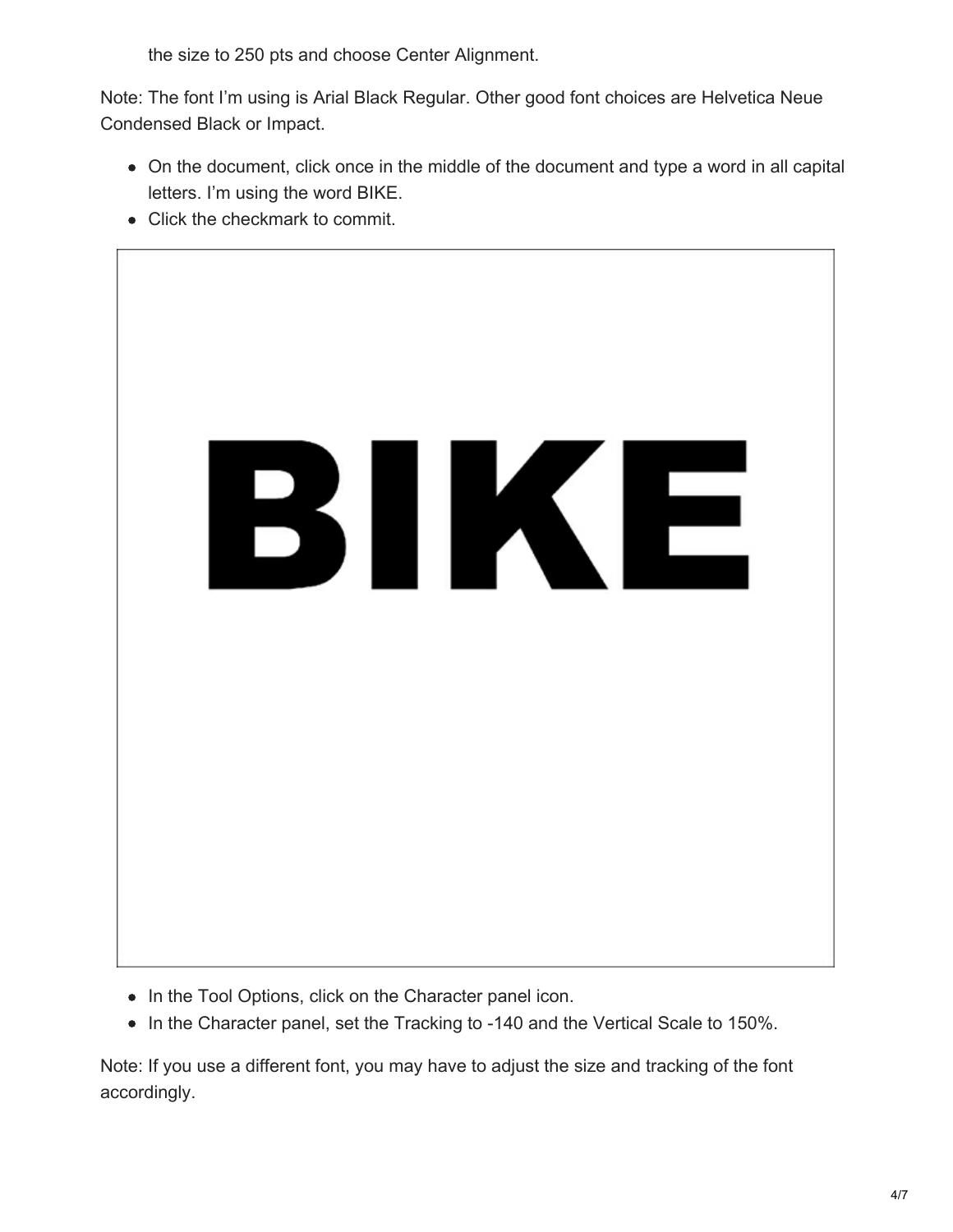

## **Step Three: Open a Photo**

- Open a photo (File > Open).
- Get the Move tool.
- While holding down the Shift key, click and drag the photo onto the type document and then let go.

## **Step Four: Create Clipping Mask**

- In the Menu Bar, choose Layer > Create Clipping Mask.
- At this point, you may need to move and/or transform the size of your photo to make it fit within the letters.



## **Finishing Touches**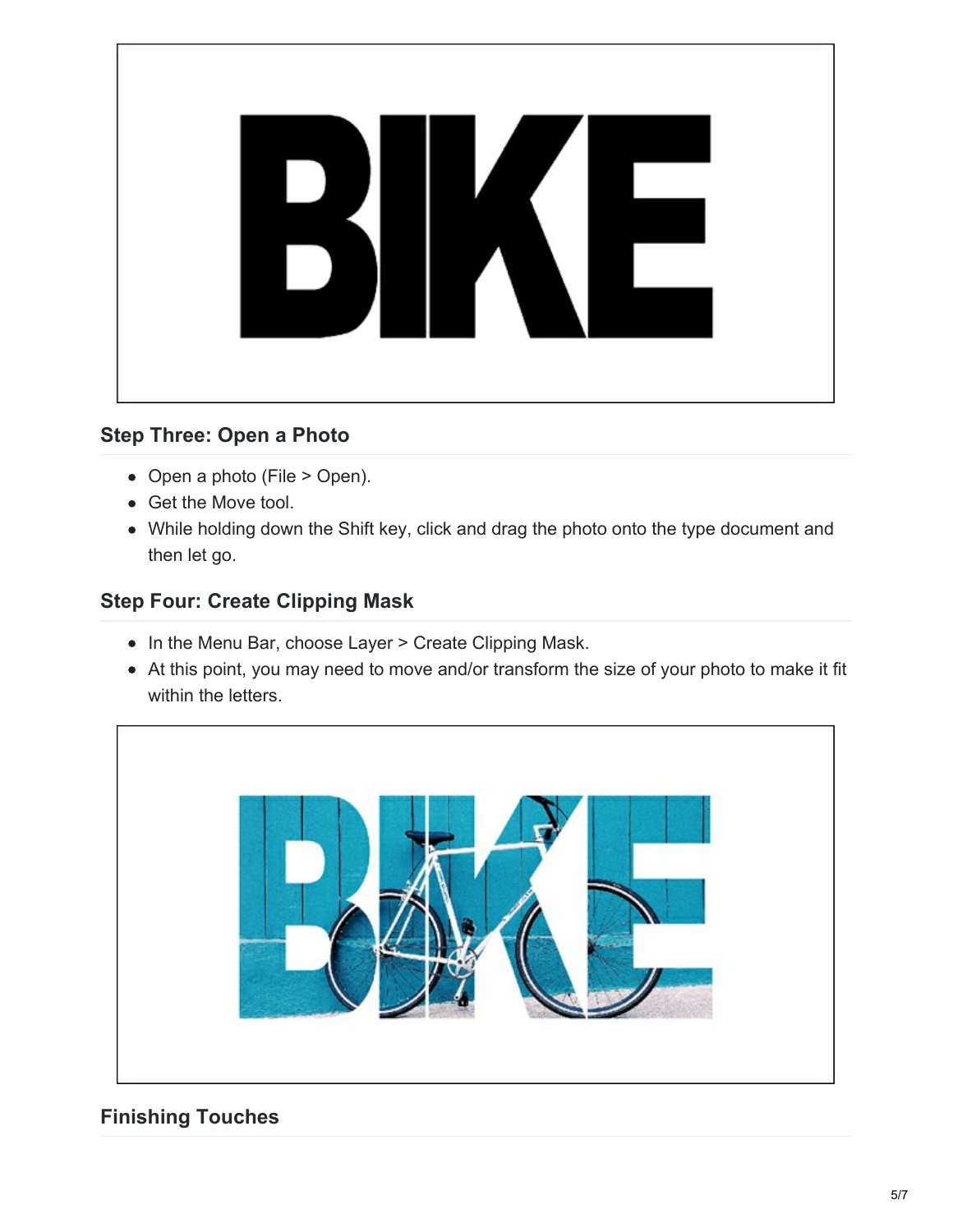Whether you decide to use this on a poster, a greeting card, or a scrapbooking page, this technique adds a big visual statement to your project. Because of that, anything else you add to the project should be on the simple side so that your letter masked word stays the shining star.

Here's my finished project:



Credits:

Page & Tutorial: Jenifer Juris Photo: Carl Nenzen Loven on Unsplash Kit: APP Beautiful Day by Anna Aspnes Extras: Flower from A Day at the Spa by Anita Designs, Leaves from New Years Celebration by Just Jaimee, Edges from Distressed Korners and Edges 11 by Anna Aspnes Font: Alcubierre

Return back for the FREE PDF tutorial